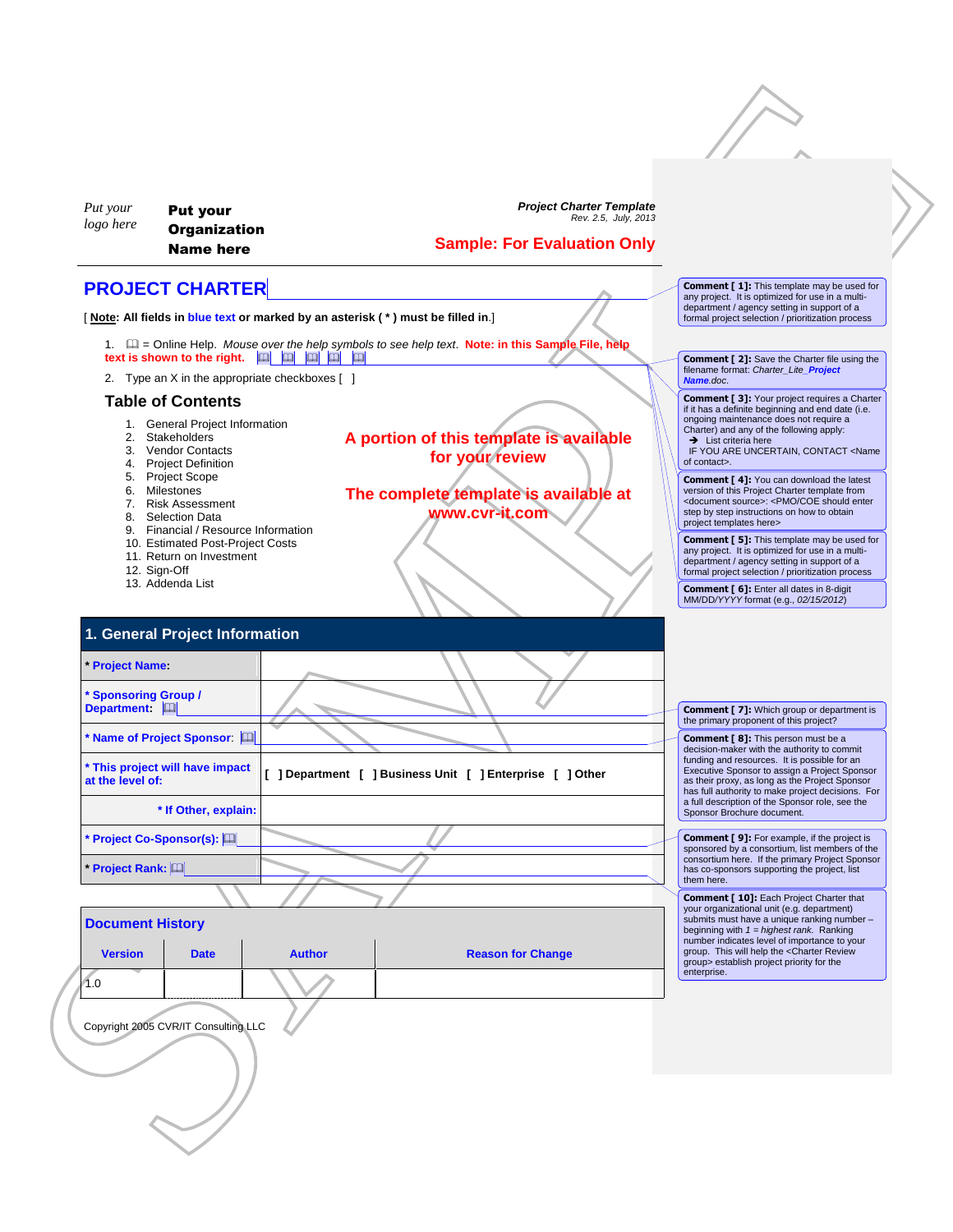*Put your logo here* Put your **Organization** Name here

## **Project Charter <Name of Project>**

## **4. Project Definition**

*Provide sufficient information to fully describe the purpose and goals of this project.*

**\* Project Purpose / Business Justification:** *Describe the product or service that this project will produce. Describe the business problem, need or opportunity being addressed.* 

SAMPLE **\* Business Objectives (a.k.a. Business Value):** *Business Objectives are the intended business outcomes of the project, i.e. the reason for doing the project. Business Value is realized as project deliverables are used by their intended audience. Therefore, Business Value is measured after project completion (i.e. after rollout of deliverables).* 

**\* Project Delivery Success Criteria:** *Define what must be done in order for this project to be considered a*  success by its stakeholders. Project Delivery Success is measured upon completion of the project.  $\Box$ 

**\* Flexibility Analysis:** *State the order of importance: Cost – Time – Scope***:** 

**Most important: Second: Third:**

**Who will use the deliverables from this project?** 

**Who benefits? How? Does anyone lose? How?** 

Committee. The Charter should make them aware of the true impact that this project can have on the organization (e.g., "To produce a Disaster Recovery Plan that protects and maintains the technical infrastructure that supports Organization functions in the event of a disaster."). Example Business Justification: "Organization would suffer irreparable harm if its technical infrastructure become unavailable for more than a short period." **Comment [ 13]:** Business Value is generally

**Comment [ 12]:** Describe the purpose of this project in a way that will grab the attention of the Project Selection Team or the Executive

obtained **after** the project has been completed. Business Objectives typically deal with cost, time, and quality (e.g., reduce the cost of delivery of this service by 30% within 6 months). The Business Value of your project will be judged based on how well it met these objectives. When a project meets its Business Objectives it may be considered an investment success.

**Comment [ 14]:** Project Delivery Success criteria might include, for example, completion by a certain date, cost within a certain amount, delivery of a specified scope, etc. It is best if project delivery success criteria are SMART: Specific, Measurable, Attainable, Results oriented, and Time delimited. Project Delivery Success does not depend on realization of Business Value.

**Comment [ 15]:** The Sponsor should decide on the order of priority. Consider the Triple Constraint, e.g. if the you are running out of time and the project clearly will not deliver on time, what is the Sponsor's preference? 1) Extend the deadline so the work can be done (Scope takes precedence); 2) delilver without all features completed in order to meet schedule (Time takes precedence); or 3) use additional resources to complete all scope on time (Scope and Time take precedence over Cost). It is assumed that compromise of quality is not acceptable as that likely would diminish or delay Business Value.

**Comment [ 16]:** Which individuals and/or groups will use the deliverables from this project?.

**Comment [ 17]:** Who will gain something from this project? Describe what that is. If anyone loses anything or is put at a disadvantage as a result of this project, list that here as well.

Template Source: http://www.cvr-it.com *Page 4 of 11*